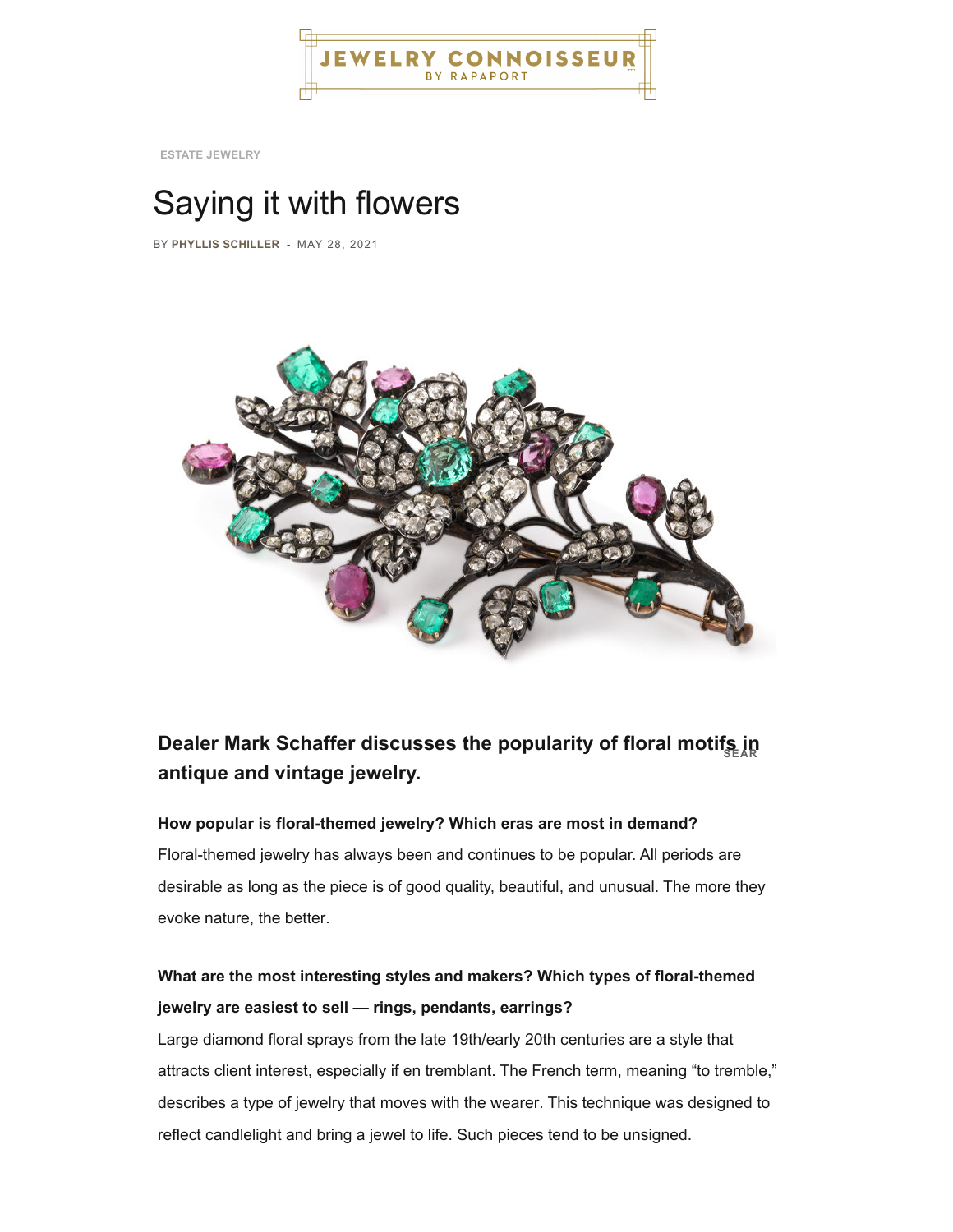Floral-themed earrings and brooches seem to be most common. Floral earrings can range from simple, symmetrical clusters to mid-century clips whose foliage climbs the ear. Brooches can be simple, delicate sprigs, [or] large naturalistic creations using multiple colored gemstones that create verisimilitude. Jean Schlumberger (1907 to 1987), one of the premier designers who worked for Tiffany & Co., is known for being inspired by nature and designed a lot of compelling floral-themed jewels. We take a broad view of jewels, so I must include Fabergé flower studies as among the most incredible, with subtly beautiful and realistically enameled petals, gold stems, and rock crystal pots.



Bombé peridot brooch set with three diamond flowers, set in gold, by Schlumberger for Tiffany & Co., ca. 1950. Photo: A La Vieille Russie.

# **What factors should one consider when stocking antique and vintage jewelry with floral motifs? Is the floral theme's recurrence throughout different eras a plus for choosing inventory?**

Quality and rarity are the most important things to consider in choosing pieces to stock. And yes, jewelers from many different periods were inspired by this naturalistic theme, so there's a wide variety to choose from. On the other hand, the best examples are always challenging to find regardless of era.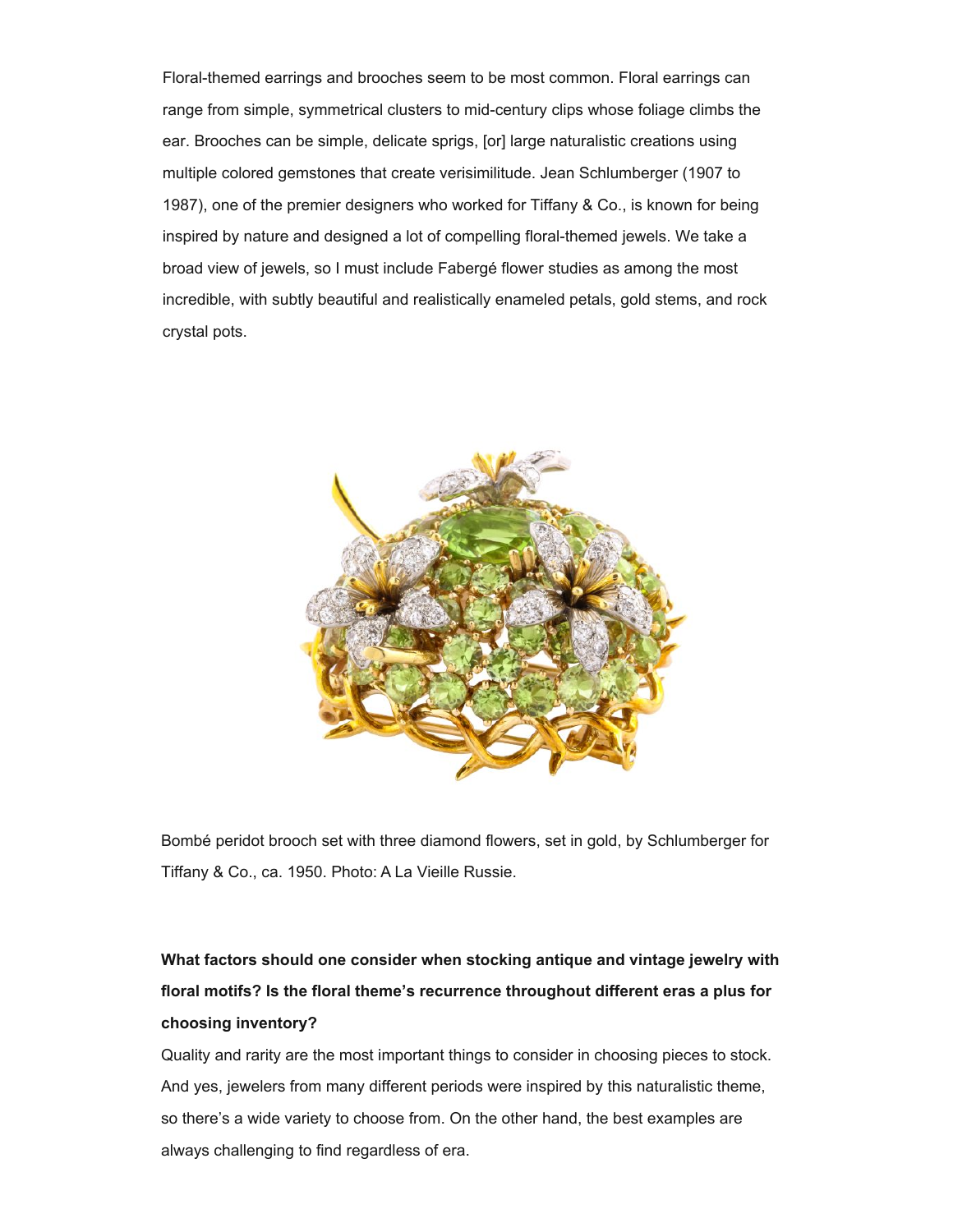### **Where are the best places today to source this jewelry? Are any types or eras particularly hard to find?**

We're happy to consider purchasing jewelry from families that offer to sell to us. In fact, having been in business since 1851, we've been able to buy back interesting pieces we sold years ago. We also work with a network of dealers who are familiar with the type of things we're interested in. Georgian-era jewelry (1714 to 1837) is particularly hard to find because production was minimal compared to later periods. Modern and contemporary jewelry tends to be the most available.



Montana sapphire and diamond pansy brooch with centrally set brilliant cut diamond in 18-karat white gold, English, possibly by Johnson Walker and Tolhurst, ca. 1920. Photo: A La Vieille Russie.